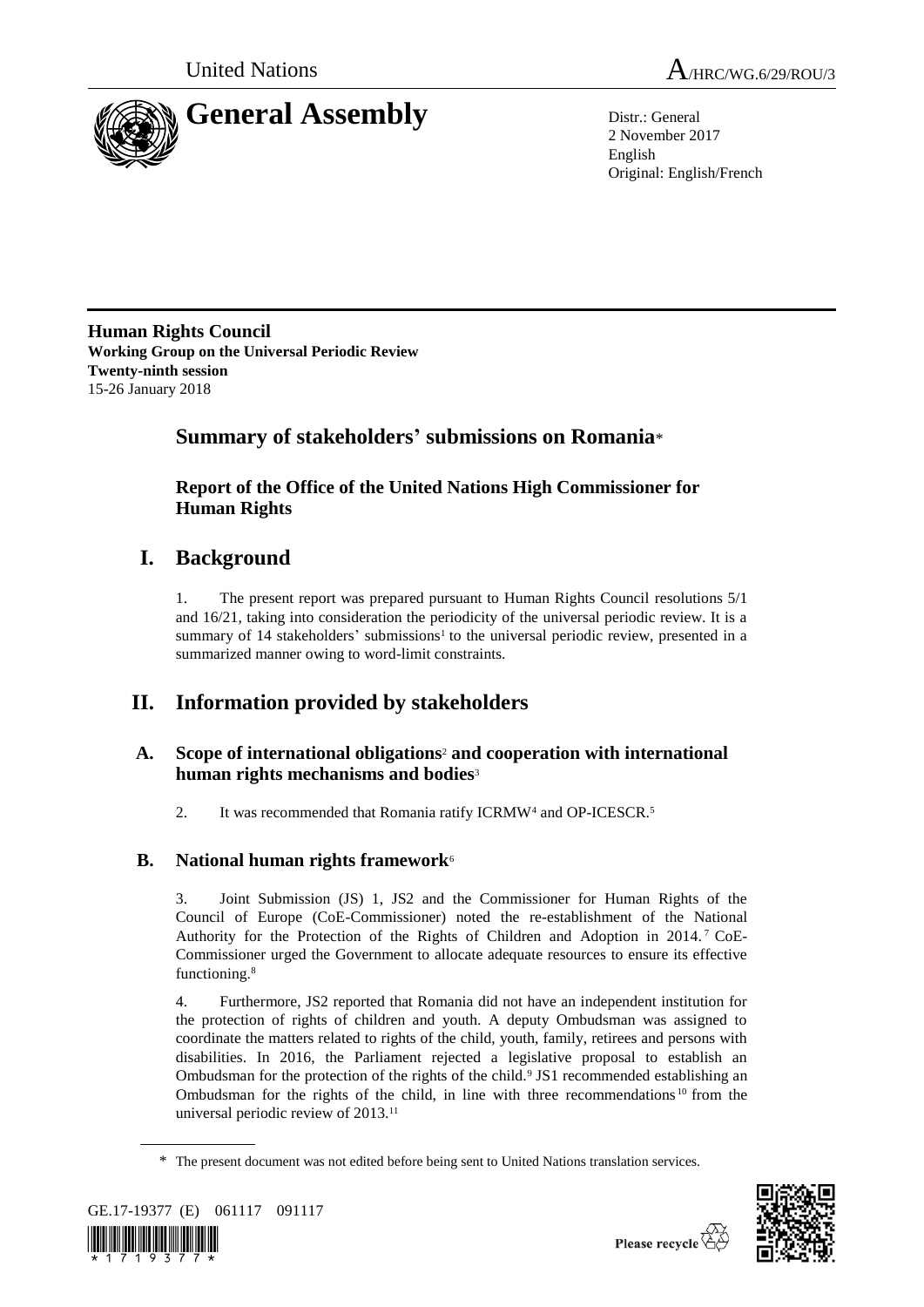5. In 2017, CoE-Commissioner welcomed the broad mandate given to the national preventive mechanism, functioning within the Office of the Ombudsman and that it visited a considerable number of residential institutions since 2014.<sup>12</sup>

### **C. Implementation of international human rights obligations, taking into account applicable international humanitarian law**

#### **1. Cross-cutting issues**

*Equality and non-discrimination*<sup>13</sup>

6. ACCEPT Association (ACCEPT) recommended adopting a strategy on preventing and combatting discrimination, and annual action plans for its implementation.<sup>14</sup> European Commission against Racism and Intolerance (CoE-ECRI) made a similar recommendation.<sup>15</sup>

7. Save the Children Romania (SCR) stated that Roma children, children from poor families, those living in rural areas, children with disabilities or those who had identified as lesbian, gay, bisexual and transgender (LGBT) persons continued to be discriminated in sectors such as education or health care.<sup>16</sup>

8. Equality and Human Rights Action Centre (ACTEDO) noted that Roma and LGBT+ persons had reportedly been target of hate speech. <sup>17</sup> CoE-Commissioner was concerned about the high incidence of anti-Roma rhetoric in public and political discourse. <sup>18</sup> Pro Regio Siculorum Association (PRS) reported that anti-Hungarian sentiment and hate speech had increased and that social media and news channels were flooded with messages against Hungarian community by politicians and media representatives.<sup>19</sup>

9. ACCEPT stated that hate-crimes remained underreported.<sup>20</sup> The European Union Agency for Fundamental Rights (EU-FRA) noted information, indicating a lack of understanding among police officers regarding what a hate crime is and how to investigate the bias motive of a crime. <sup>21</sup> ACCEPT reported on the lack of comprehensive and systematically collected data on hate-crimes.<sup>22</sup>

10. CoE-Commissioner encouraged the authorities to ensure that hate speech is not tolerated and perpetrators are brought to justice, $2<sup>3</sup>$  and to condemn firmly and unequivocally all instances of hate speech and hate crime.<sup>24</sup>

11. CoE-ECRI recommended ensuring that the legislation prohibiting incitement to hatred is applied to all politicians who make racist statements; and introducing legal provisions on the obligation to suppress public financing of organisations, which promote racism and discrimination. It recommended introducing a code of conduct in Parliament, which regulate and sanction, inter alia, any racist discourse made by members of parliament.<sup>25</sup>

12. CoE-Commissioner urged Romania to pay particular attention to the recording of hate speech and hate crimes.<sup>26</sup> Likewise, CoE-ECRI recommended, in 2014, devising a comprehensive data-collection system on the application of criminal law provisions against racism and racial discrimination. Such a system should record the number of investigations opened by the police, the cases referred to the prosecutor, the number of cases pending before the courts and their final decisions.<sup>27</sup> In 2017, CoE-ECRI observed that there was still no such a comprehensive data collection system available.<sup>28</sup>

13. EU-FRA stated that the 2011 Civil Code prohibited same-sex partnership and marriage and prohibited the recognition of such partnership and marriages concluded in other countries.<sup>29</sup> Despite this, ACCEP and ACTEDO reported on an initiative to hold a referendum in order to amend the Constitution to specify the legal definition of family as a marriage between a man and women. <sup>30</sup> ACTEDO noted a high level of intolerance displayed towards LGBT+ persons by many public figures during the referendum campaign.<sup>31</sup>

14. ACCEPT stated that gender identity was not explicitly included in the list of criteria of non-discrimination and that the rights of transgender people remained largely ignored by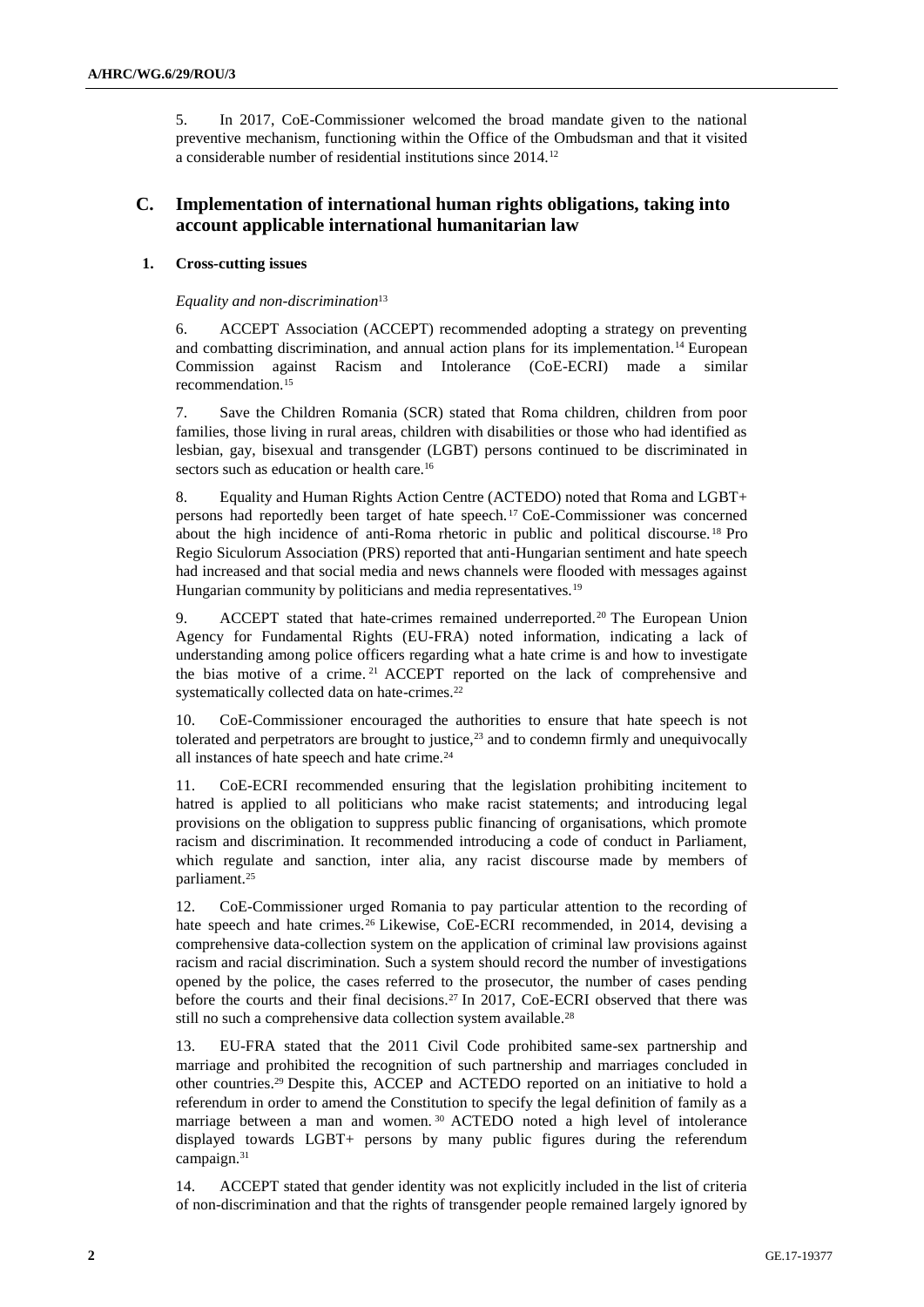the authorities.<sup>32</sup> There were no official medical protocols and training for professionals on providing healthcare services for transgender persons and very few psychologists and medical professionals were available to provide such services. Medical interventions were not covered by the public healthcare insurance. The legislation on name change obliged transgender persons to go through court procedures. In the absence of clear regulations and laws, the courts issued contradictory interpretation of the law on aspects of genderaffirming surgery.<sup>33</sup>

#### **2. Civil and political rights**

#### *Right to life, liberty and security of person*<sup>34</sup>

15. The European Committee for the Prevention of Torture and Inhuman or Degrading Treatment or Punishment (CoE-CPT) repeated its recommendation that law enforcement personnel should be reminded that any form of ill-treatment is an offence and will be punished accordingly. It also noted that, during an arrest, police officers should not use more force than is strictly necessary and that there can be no justification for rough treatment of a person who is already under restraint. It also repeated its recommendation to the authorities that they should convey a clear message to all prison staff, particularly members of rapid response groups, in all prisons, that ill-treatment of prisoners is an offence and will be punished accordingly.<sup>35</sup>

16. CoE-Commissioner urged Romania to ensure that all allegations of ill-treatment committed by law enforcement officers are promptly and effectively investigated and that adequate, dissuasive penalties are imposed on those committing such acts. <sup>36</sup>

17. CoE-CPT recommended that, in the procedure for non-voluntary hospitalization, the psychiatrist who admitted the patient should not sit on the special commission responsible for approving the non-voluntary hospitalization.<sup>37</sup> It recommended that all patients (or, if they do not have legal capacity, their legal representative) should be systematically informed of their status and the treatment they have been prescribed and that doctors should always seek the patient's consent before beginning any treatment. Furthermore, CoE-CPT recommended that measures should be taken to ensure that a clear distinction is made in the law between the procedure for non-voluntary placement and treatment without consent.<sup>38</sup>

18. ACTEDO stated that adequate specialised services to victims of physical or sexual violence were underdeveloped and that they were denied access to shelters, which were guaranteed only to victims of domestic violence.<sup>39</sup>

19. It noted that despite existing legislation on domestic violence, programmes and services to prevent and combat domestic violence were scarce and poorly funded.<sup>40</sup>

20. ACTEDO recommended designing and implementing a national strategy on genderbased violence, amending the law on domestic violence to expand its scope to all forms of gender-based violence and ensuring its effective implementation.<sup>41</sup>

#### *Administration of justice, including impunity and the rule of law*<sup>42</sup>

21. CoE-CPT reiterated its recommendation to the authorities that all persons deprived of their liberty by the police have the right to inform a friend or relative or a third party of their situation as soon as they are deprived of their liberty. Exercise of that right may be subject to certain exceptions intended to protect the legitimate interests of the police enquiry, on the condition that such exceptions are clearly defined in law and backed up with appropriate safeguards. <sup>43</sup> CoE-CPT also recommended that the authorities should ensure that such persons may hold confidential discussions with a lawyer, as provided for in Romanian law.<sup>44</sup>

22. CoE-CPT called on the authorities to take measures to ensure that any new arrival in police detention facilities is given a medical check by a health professional in the detention facilities infirmary as soon as possible, and within a maximum of 24 hours of admission, in conditions that guarantee respect for medical secrecy.<sup>45</sup>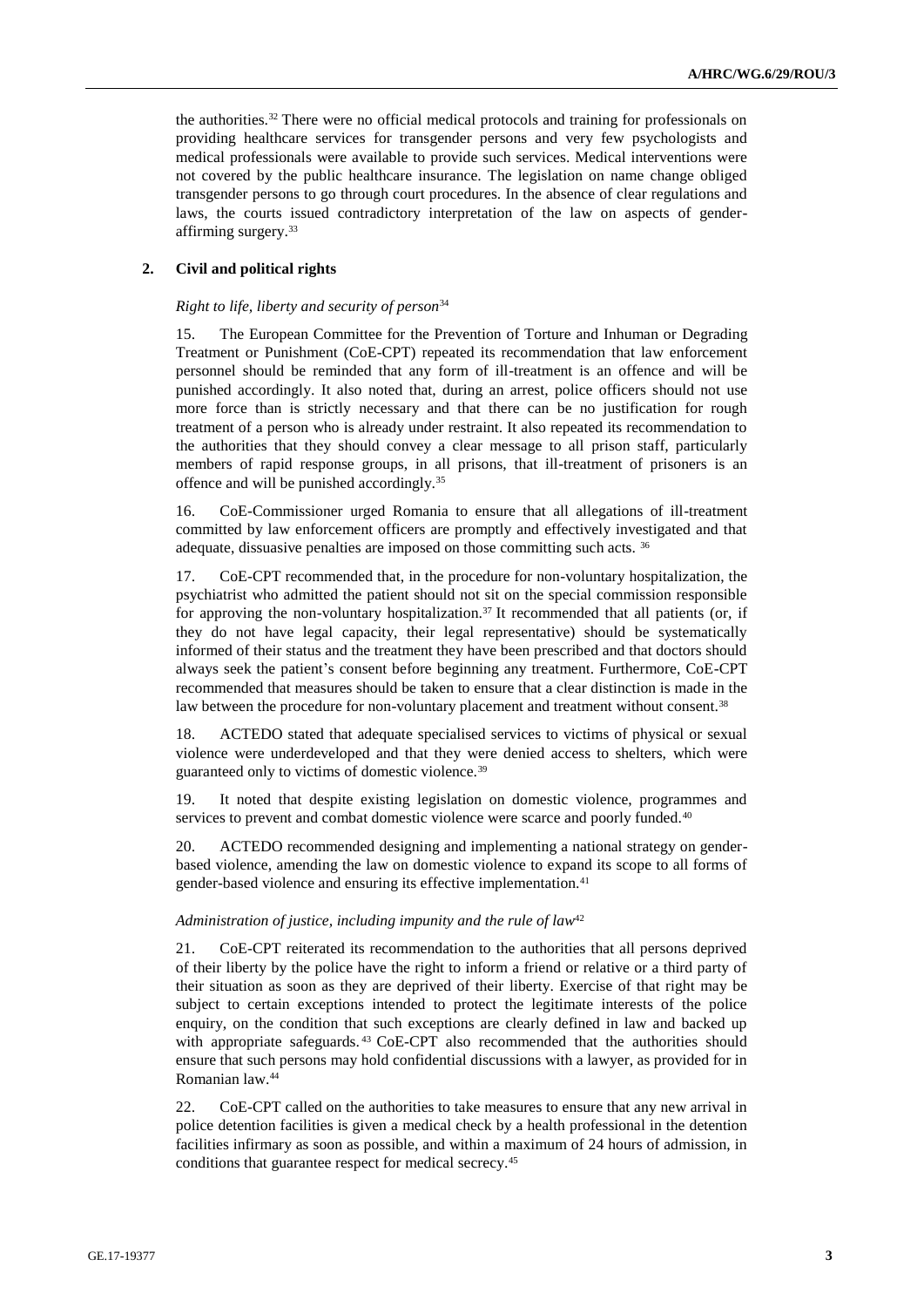23. CoE-CPT recommended that the authorities should redouble their efforts to draw up a policy that places emphasis on non-custodial sentences and alternatives to imprisonment.<sup>46</sup>

24. ACTEDO noted that several recommendations $47$  from the universal periodic review called on Romania to ensure the access to justice for vulnerable groups. It stated that little had been done to address the obstacles to access to justice faced by vulnerable groups. Romania had a low budget for legal aid. Victims of discrimination often did not qualify for legal aid. Alternative forms of legal assistance such as pro bono lawyering were discouraged and practiced on a very limited scale.<sup>48</sup> It recommended that Romania design and implement a national strategy on access to justice, targeting vulnerable groups, increase the annual budget allocated to legal aid and establish legal information centres in each county. It recommended removing any restrictions to the practice of non-state legal aid schemes, such as pro bono lawyering and university legal clinics.<sup>49</sup>

25. CoE-ECRI recommended setting up an independent mechanism for dealing with complaints against the police. <sup>50</sup> CoE-Commissioner made a similar recommendation in 2014 and in 2016.<sup>51</sup>

#### *Fundamental freedoms*<sup>52</sup>

26. CoE-ECRI recommended amending the law on religious freedom to ease the requirements, which religious associations needed to meet in order to be recognised as a religious denomination or a religious association.<sup>53</sup>

#### *Prohibition of all forms of slavery*<sup>54</sup>

27. The Committee of the Parties to the Council of Europe Convention on Action against Trafficking in Human Beings (CoE-CP) and the Group of Experts on Action against Trafficking in Human Beings (CoE-GRETA) noted steps taken by Romania, inter alia, to develop the legislation for combating human trafficking, to provide training in human trafficking to relevant professionals, to raise general awareness of human trafficking and to prevent trafficking in children.<sup>55</sup>

28. CoE-CP and CoE-GRETA recommended that Romania intensify its efforts to prevent trafficking for the purpose of labour exploitation and trafficking in children, to improve the timely identification of victims of human trafficking and to provide assistance to them, to improve the identification of an assistance to child victims of trafficking and to guarantee access to compensation to victims of human trafficking.<sup>56</sup>

29. CoE-GRETA welcomed the high rate of convictions of human trafficking and considered that Romania should continue to take measures to ensure that human trafficking cases are investigated proactively, prosecuted successfully, and lead to effective, proportionate and dissuasive sanctions, including in cases in which the perpetrators were public officials.<sup>57</sup> The authorities should protect victims and witnesses of human trafficking and prevent intimidation during the investigation and during and after the court proceedings.<sup>58</sup>

#### **3. Economic, social and cultural rights**

#### *Right to health*<sup>59</sup>

30. JS3 reported on an increase in the number of persons with HIV among vulnerable groups. The national HIV program has not been actively implementing the new approaches on HIV prevention and has not targeted MSM (men having sex with men). The drug procurement scheme based on a decentralized system led to inconsistencies and gaps, affecting access to treatment and health care of patients who were covered by antiretroviral treatment. <sup>60</sup> The national drug strategy for 2013-2020 lacked financial support and operational plans to scale up HIV/AIDS prevention interventions by targeting people who injected drugs. The harm reduction interventions were mainly based on external donors.<sup>61</sup>

31. JS3 stated that health care units refused to treat women living with HIV for obstetrics and gynaecological needs, leading to cases when patients did not receive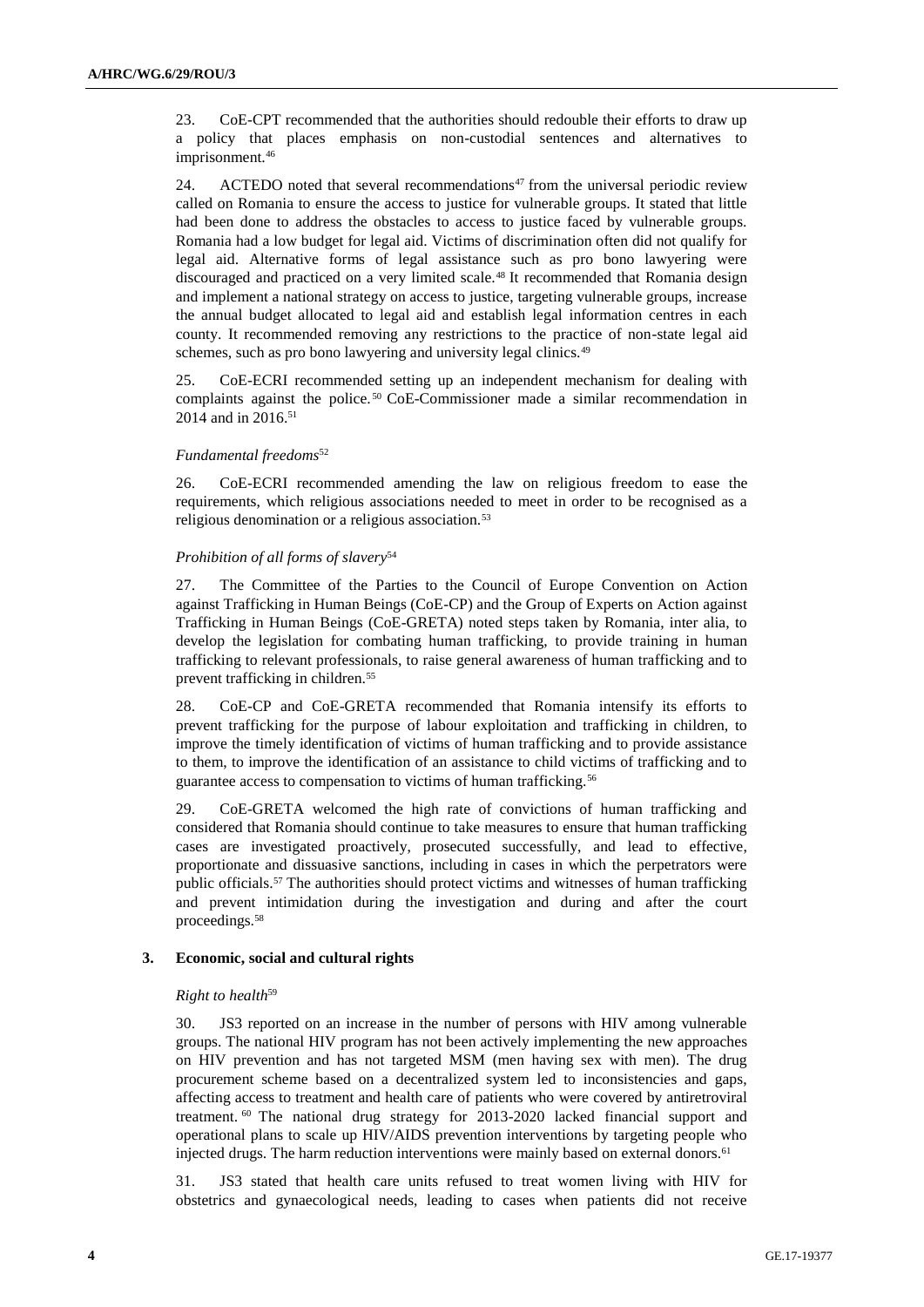adequate medical treatment, resorted to self-medication or unsafe abortion, were subject to discrimination and did not declare their HIV status when accessing healthcare services. Cases of discrimination against persons living with HIV in healthcare services remained unpunished and undocumented.<sup>62</sup>

32. JS3 recommended adopting the national strategy on HIV/AIDS and allocating an adequate budget for its implementation, ensuring the provision of information and training of medical personnel on HIV and the rights of patients with HIV, and adopting legislation that allows HIV testing without parental consent below 18 years of age.<sup>63</sup> It recommended strengthening access to opioid substitution treatment, scaling up the methadone maintenance treatment, and increasing and subsidizing the needle and syringe programs.<sup>64</sup>

33. ACTEDO noted the high rate of teenage pregnancy and the absence of a national strategy on reproductive health.<sup>65</sup> JS3 stated that parental consent for accessing sexual and reproductive health care services were legally required until 16 years old, but in practice, health care providers required parental consent until 18 years old. <sup>66</sup> It recommended adopting a national strategy on sexual and reproductive health and rights and preventing teenage pregnancy and ensuring services to support teenage mothers.<sup>67</sup>

#### *Right to education*<sup>68</sup>

34 The National Student's Council (CNE) noted the low amount of public funding in education system, particularly insufficient funding in school infrastructure, teaching materials and in training for teachers. It referred to studies, showing that a large portion of the public expenses to education had been directed to the wealthiest parts of society.<sup>69</sup> CNE reported on the problem of early school leaving. <sup>70</sup> SCR concluded that faced with an increasing rate of school dropout, a high number of children out of school and an inadequate financing of public education, Romania must take measures to guarantee access to free of charge and high quality education to all children.<sup>71</sup>

35. ACTEDO stated that sexual education had not been part of the compulsory school curricula.<sup>72</sup> JS3 explained that health education subject in school curriculum included some elements of sexual education. This subject remained, however, optional depending on the decision of a school. Biology teachers, who had no training on sexual education, taught this subject. <sup>73</sup> JS3 recommended introducing a mandatory comprehensive sexual and reproductive health education in schools and ensuring that sexuality education is evidencebased, gender sensitive and non-discriminatory.<sup>74</sup> JS2 recommended developing teachers training courses on education for sexual and reproductive health and creating opportunities in formal education settings for specialized NGOs to promote sexual and reproductive health.<sup>75</sup>

36. ACTEDO recommended designing and implementing a human rights education in schools.<sup>76</sup>

#### **4. Rights of specific persons or groups**

#### *Children*<sup>77</sup>

37. SCR referred to studies, indicating verbal and physical abuses against children, including as a pedagogical method used in schools. Physical abuse occurred more often against children living in rural areas, against boys and against Roma children. <sup>78</sup> CoE-Commissioner stated that children in institutions were reported to suffer from physical and emotional neglect, corporal punishment and the use of unlawful restraints.<sup>79</sup>

38. JS1 noted an increase in incidents of sexual abuse against children and of sexual exploitation of children. Children had been increasingly at risk of being subject to online child sexual exploitation and child pornography.<sup>80</sup> JS1 reported on legal amendments made to combat child sexual exploitation. Penalties had increased for sexual assault and rape for victims who were younger than 18 (previously 16) years old. The use of child prostitution was explicitly criminalised. The Penal Code was amended to introduce definition for child pornography.<sup>81</sup> However, JS1 reported on a lack of specialised services and support for child victims of sexual exploitation.82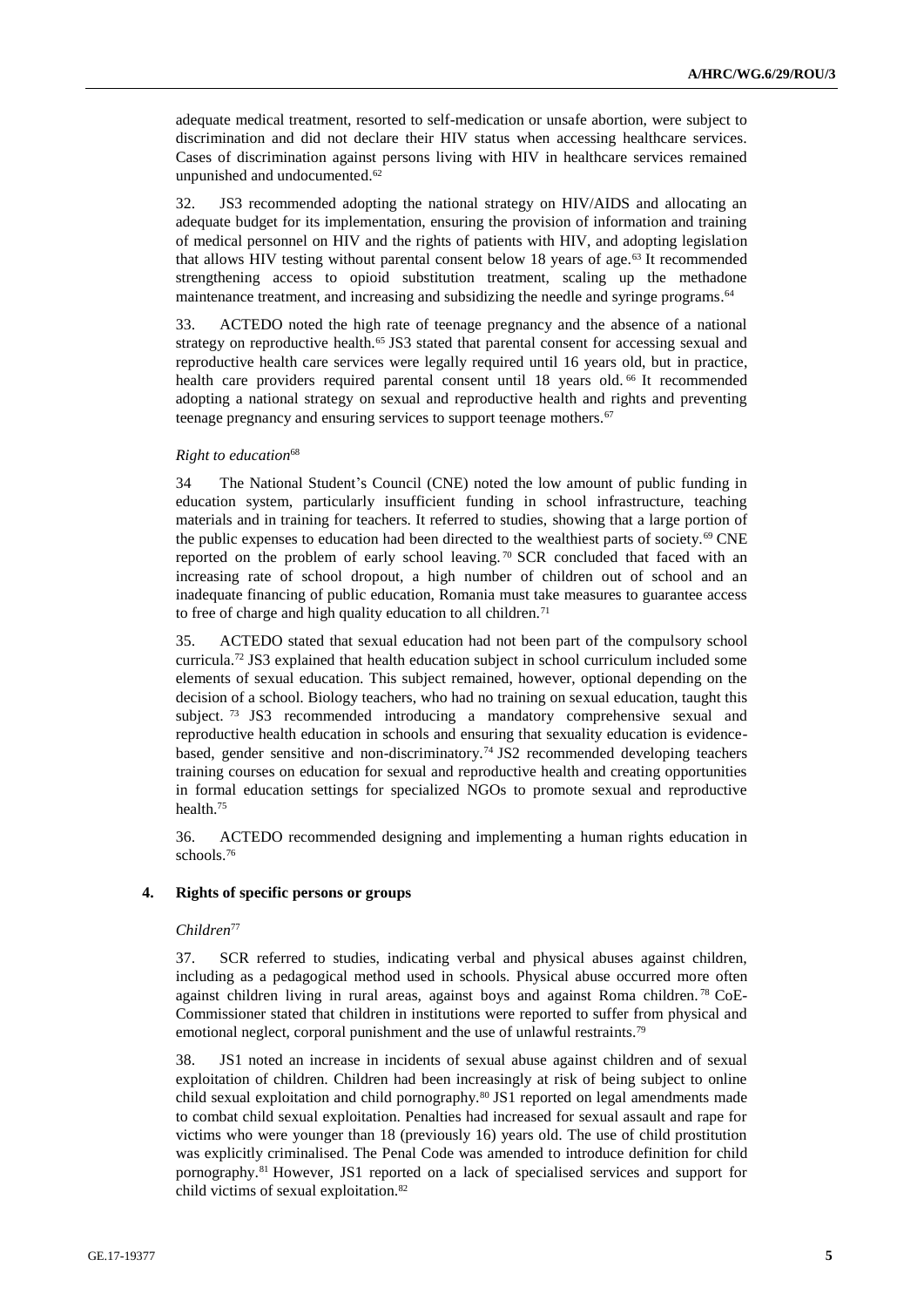39. JS1 recommended inter alia providing tailored recovery and reintegration services for child victims of sexual exploitation, and including the issue of child sexual exploitation in the training curriculum for relevant professionals to strengthen their capacities in identifying child victims of sexual exploitation.<sup>83</sup>

40. JS1 reported on persisting problem of early child marriages. <sup>84</sup> It recommended developing information campaigns on the risks and criminal penalties related to early marriages or sexual exploitation of children.<sup>85</sup>

41. CoE-Commissioner was concerned about the high number of abandoned children, some 80 000 of whom were left behind by migrant parents working abroad.<sup>86</sup> He called on Romania to prevent the separation of children from their families, support the reintegration of such children in their families and provide alternative care where this is in the best interest of the child.<sup>87</sup>

42. CoE-Commissioner was concerned about the situation of street children, who were affected by social exclusion, violence and abuse. <sup>88</sup> He noted that no public funds were allocated for a more integrated protection of street children.<sup>89</sup> CoE-Commissioner urged Romania to ensure that street children have effective access to education, health services, shelter and food.<sup>90</sup>

43. CoE-GRETA considered that the authorities should continue taking steps to ensure that all children were registered at birth.<sup>91</sup>

44. In 2014, CoE-Commissioner noted with concern the institutionalisation of a large number of children, including children with disabilities, the inadequacy of the care provided to them in such institutions, and the lack of transition programmes to adulthood.<sup>92</sup> In 2017, CoE-Commissioner welcomed the fact that the number of children institutionalised dropped in due to the continuous efforts of the authorities to develop alternative, family-type services. He encouraged Romania to pursue this policy to which adequate resources should be allocated.<sup>93</sup>

45. SCR and EU-FRA reported on a high percentage of children at risk of poverty or social exclusion.<sup>94</sup> EU-FRA noted an anti-poverty package, which was launched in 2016 in the framework of the implementation of a national strategy on poverty reduction for 2015- 2020.<sup>95</sup>

46. SCR reported on a high rate of infant mortality and of mortality of children under 5. It noted a decrease in access to vaccination. Health care, including primary medical care, was less accessible to children from rural areas.<sup>96</sup>

47. JS2 reported on the lack of access of youth to employment. It stated that internship experience became a standard requirement for young people to be able to get a job, but they were inaccessible for many young people because those programmes were usually unpaid.<sup>97</sup> EU-FRA noted recommendations from the European Commission to Romania to address the implementation of the Youth Guaranteed scheme, which aims at ensuring that people under 25 years of age have a good-quality job offer and were in continued education or have an apprenticeship of traineeship within four months of leaving school or becoming unemployed.<sup>98</sup>

48. CoE-Commissioner welcomed the abolition of the penalty of imprisonment for minors. However, he noted with concern the continued presence of children in prisons or in prison-like conditions, with no adequate access to education.<sup>99</sup>

JS1 reported on the lack of support and on the risk of revictimization of child victims involved in judicial procedures.<sup>100</sup> EU-FRA reported on a lack of child-friendly environment in courts. A specialised court existed only in Brasov, while the legislation provided for the establishment of specialised courts countrywide.<sup>101</sup>

#### *Persons with disabilities*<sup>102</sup>

50. Centre for Legal Resources (CLR) stated that the number of persons with disabilities in social care centres had increased.<sup>103</sup> In 2014 and 2017, CoE-Commissioner made similar observations. <sup>104</sup> He reported that many persons with disabilities were living in medical institutions, mostly in psychiatric hospitals.<sup>105</sup>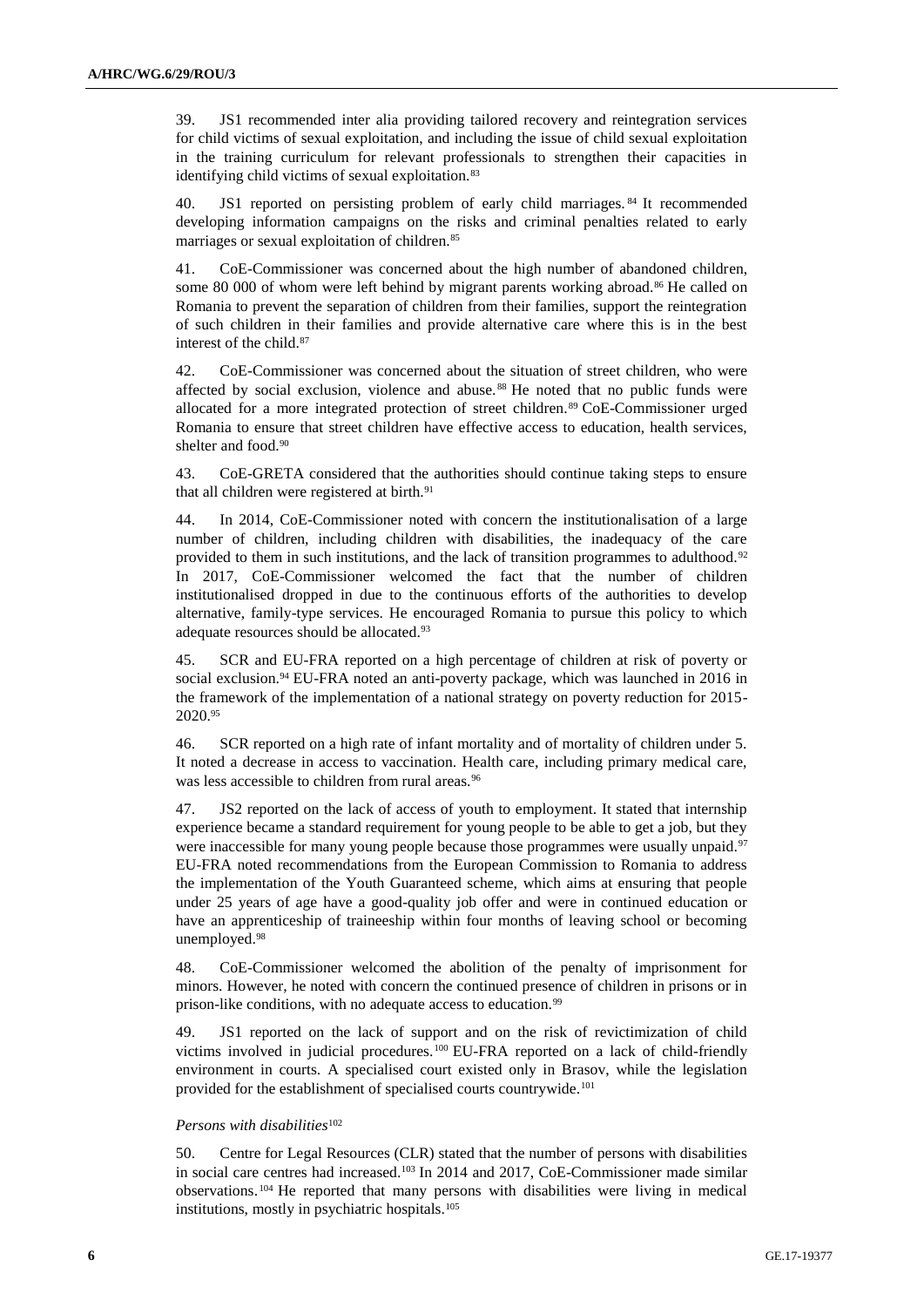51. CoE-Commissioner noted reports concerning the inadequate living conditions, social marginalisation and ill-treatment faced by persons with disabilities in institutions and the lack of access to justice for them.<sup>106</sup> He referred to the official statistics, showing a high number of persons with disabilities who died in recent years in institutions under the Ministry of Health.<sup>107</sup>

52. In 2017, CoE-Commissioner welcomed the adoption of a strategy for deinstitutionalisation of persons with disabilities living in large and old institutions for 2016-2018. <sup>108</sup> He called on the authorities to close down old-type residential institutions and to allocate adequate resources for the development of community-based alternatives.<sup>109</sup> CLR made similar recommendations.<sup>110</sup>

53. Furthermore, CoE-Commissioner stated that all allegations of unlawful acts committed against persons living in institutions must be promptly and effectively investigated and those responsible should be brought to justice.<sup>111</sup> He urged Romania to improve domestic legislation and to introduce practical measures in order to ensure the effective access of persons with disabilities to all legal proceedings concerning them.<sup>112</sup> CLR recommended investigating the circumstances which led to the death of persons with disabilities, placed in social care centres and in psychiatric hospitals, and preventing such cases.<sup>113</sup>

54. CoE-Commissioner noted the number of barriers to independent living faced by persons with disabilities, including the lack of alternatives to institutional care and the poor accessibility of public space and services. Persons with disabilities continued suffering from a high rate of unemployment and faced difficulties in accessing the labour market on an equal basis with others.<sup>114</sup>

55. CoE-Commissioner urged Romania to ensure that the physical environment and services, including transportation are accessible and effectively available to persons with disabilities on an equal basis with others, and to ensure the effective access of persons with disabilities to the public and private labour market and to encourage the employment of persons with disabilities. <sup>115</sup> He called on the authorities to address societal prejudices against persons with disabilities and to promote an inclusive environment conducive to the full integration of persons with disabilities in society.<sup>116</sup>

56. CoE-Commissioner noted with concern that persons with disabilities might be fully deprived of legal capacity and of a series of rights including the right to vote and to be elected. <sup>117</sup> CoE-Commissioner noted that deprivation of legal capacity was subject to safeguards, including the obligation of the court to hear the concerned person. However, there were concerns expressed about the practice of some courts to sometimes omit the hearing of the concerned persons.<sup>118</sup>

57. CoE-Commissioner noted reports, indicating that despite potential conflicts of interest, heads of institutions were often appointed as guardians of persons living in institutions. The legal representation of persons with disabilities was inadequate, with no guardian being appointed, or with conflicts of interests arising between the guardian and the concerned persons.<sup>119</sup> CLR made similar observations.<sup>120</sup>

58. CoE-Commissioner called on the authorities to review domestic legislation in light of Article 12 of CRPD, in order to establish a single system recognising the right of persons with disabilities to enjoy legal capacity on an equal basis with others in all aspects of life. He urged Romania to develop laws and policies to replace the regime of substituted decision-making with supported decision-making and to ensure that persons with disabilities are recognised as persons with equal standing in courts and can effectively challenge any interference with their right to legal capacity.<sup>121</sup>

59. CoE-Commissioner noted that a large share of children with disabilities were educated according to special programmes, in special or mainstream schools and the low levels of accessibility of higher education institutions to them. <sup>122</sup> He noted the reported practice of mainstream schools refusing the enrolment of children with disabilities, and some cases of children with disabilities, who had been ill-treated by their educators and peers.<sup>123</sup> CoE-Commissioner urged Romania to promote inclusive education, to establish ambitious targets for the transfer of children with disabilities from special to mainstream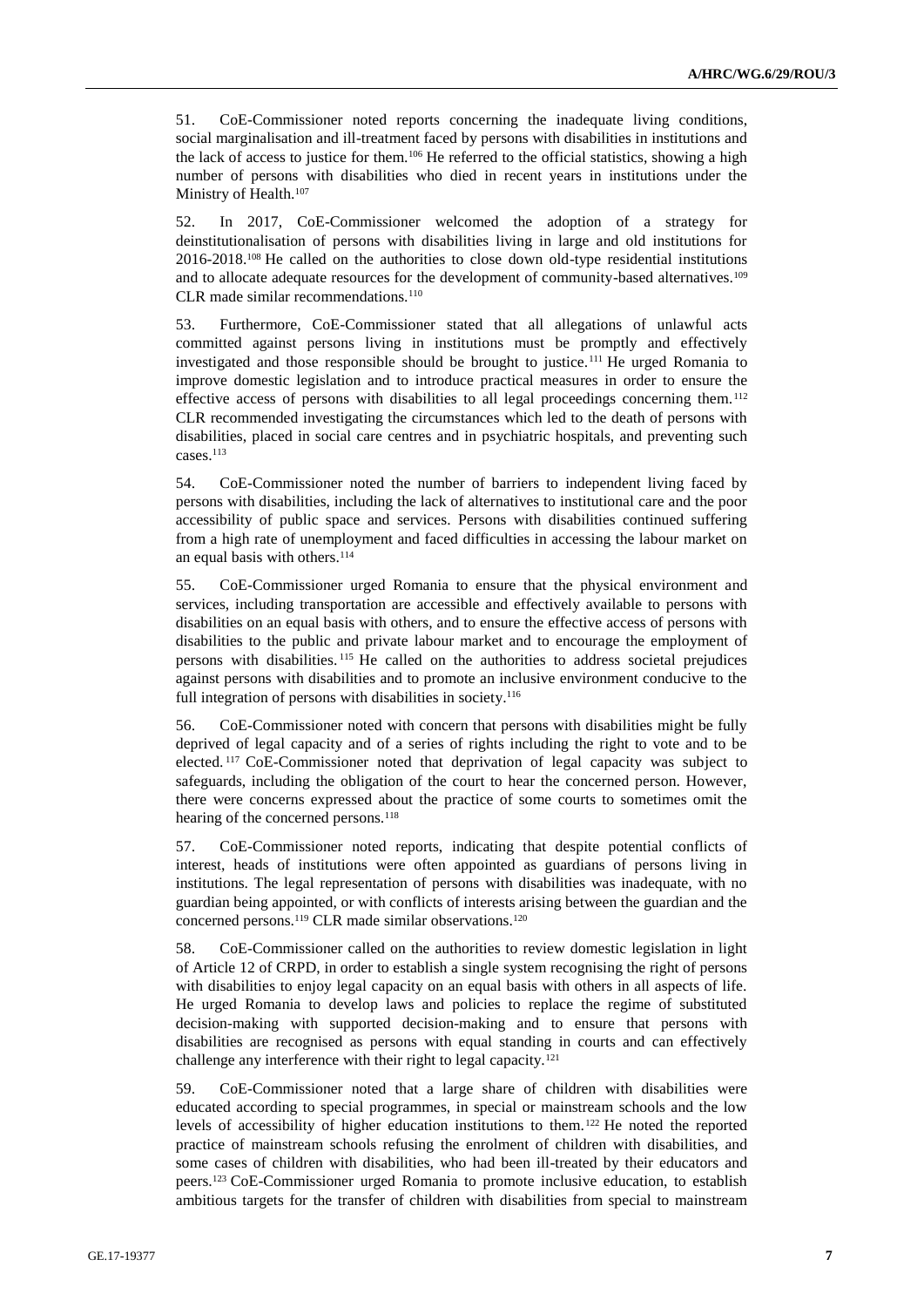education, and to ensure the accessibility of all education institutions to persons with disabilities.<sup>124</sup>

*Minorities*<sup>125</sup>

60. CoE-ECRI stated that the law on national minorities had not yet been adopted. 126

61. The 2016 report of the Office for Democratic Institutions and Human Rights of the Organisation for Security and Co-operation in Europe (OSCE/ODIHR) indicated that each recognized national minority was entitled to one seat in the Chamber of Deputies, which was not subject to the five percent threshold.<sup>127</sup> However, CoE-ECRI noted that the five percent threshold set for the eligibility of candidates in local elections could hinder the ability of national/ethnic minorities to elect their representatives.<sup>128</sup>

62. JS4 stated that the implementation of provisions of the law on public administration, requiring the use of minority languages to indicate the names of localities in minority communities with over 20 percent representation, had been unsatisfactory. Local authorities often interpreted the threshold requirement in a restrictive manner. <sup>129</sup> The law also regulated the use of minority languages in relation with administrative authorities and stipulated that the minority representatives could submit applications and receive a reply in their language in communities with 20 percent representation. However, the relevant provisions of the law were rarely implemented.<sup>130</sup>

63. CoE-ECRI explained that the Hungarian community remained the largest minority and represented 6 percent of the population.<sup>131</sup> PRS considered that the legally guaranteed rights of members of the Hungarian minority had been violated in recent years.<sup>132</sup> JS4 stated that in many areas traditionally inhabited by members of the Hungarian community with substantial representation, street names remained monolingual or partially bilingual.<sup>133</sup> PRS reported on lawsuits against various local councils where the Hungarian community constituted 75 per cent of the total population for putting up inscriptions that read "Községháza" ("Town hall" in Hungarian). The courts ordered the inscriptions to be removed.<sup>134</sup> Additionally, PRS reported on persecution for the use of symbols and identity markers of the Hungarian community and lawsuits against Hungarian mayors and local councils for putting up the Szekler flag on buildings of the local administration. It stated that after several court rulings, it was forbidden to raise the flag on institutions or anywhere outside.<sup>135</sup> CoE-ECRI made similar observations.<sup>136</sup>

64. PRS stated that in the municipalities where Hungarian population constituted a majority, not all local council resolutions were translated into Hungarian. Official forms were often not available in Hungarian. PRS noted the lack of bilingualism in the judiciary.<sup>137</sup>

65. JS4 reported that the authorities had consistently tried to restrict the right of peacefully assembly of the Hungarian speaking Szekler community, particularly through prior restraint on and sanctions and penalties imposed during/after their annual event, the Day of Szekler Freedom.<sup>138</sup> PRS made similar observations.<sup>139</sup>

66. JS4 recommended inter alia amending relevant legislation to ensure its full compliance with the obligations stemming from the ratified treaties on the rights of minorities and ensuring full implementation of the law on public administration. <sup>140</sup> In particular, CoE-ECRI recommended ensuring that the principle of equal treatment is applied as concerns the display and use of national and regional symbols and to remedy any breach thereof. <sup>141</sup> JS4 recommended guaranteeing the right of freedom of assembly of minorities without discrimination; and particularly ensuring that the rights of participants and organisers of the Day of Szekler Freedom are not unduly restricted.<sup>142</sup>

67. JS4 reported on several challenges that children belonging to minorities faced in accessing education in their mother tongue. <sup>143</sup> SRP explained that the national school curriculum was modified to allow Hungarian children to study Romanian as a foreign language, instead of studying it as their mother tongue. However, this only applied to pupils at the elementary school level.<sup>144</sup> JS4 stated that in many Hungarian-language high schools, vocational subjects were still taught in Romanian due to shortage of teachers able to teach in Hungarian.<sup>145</sup>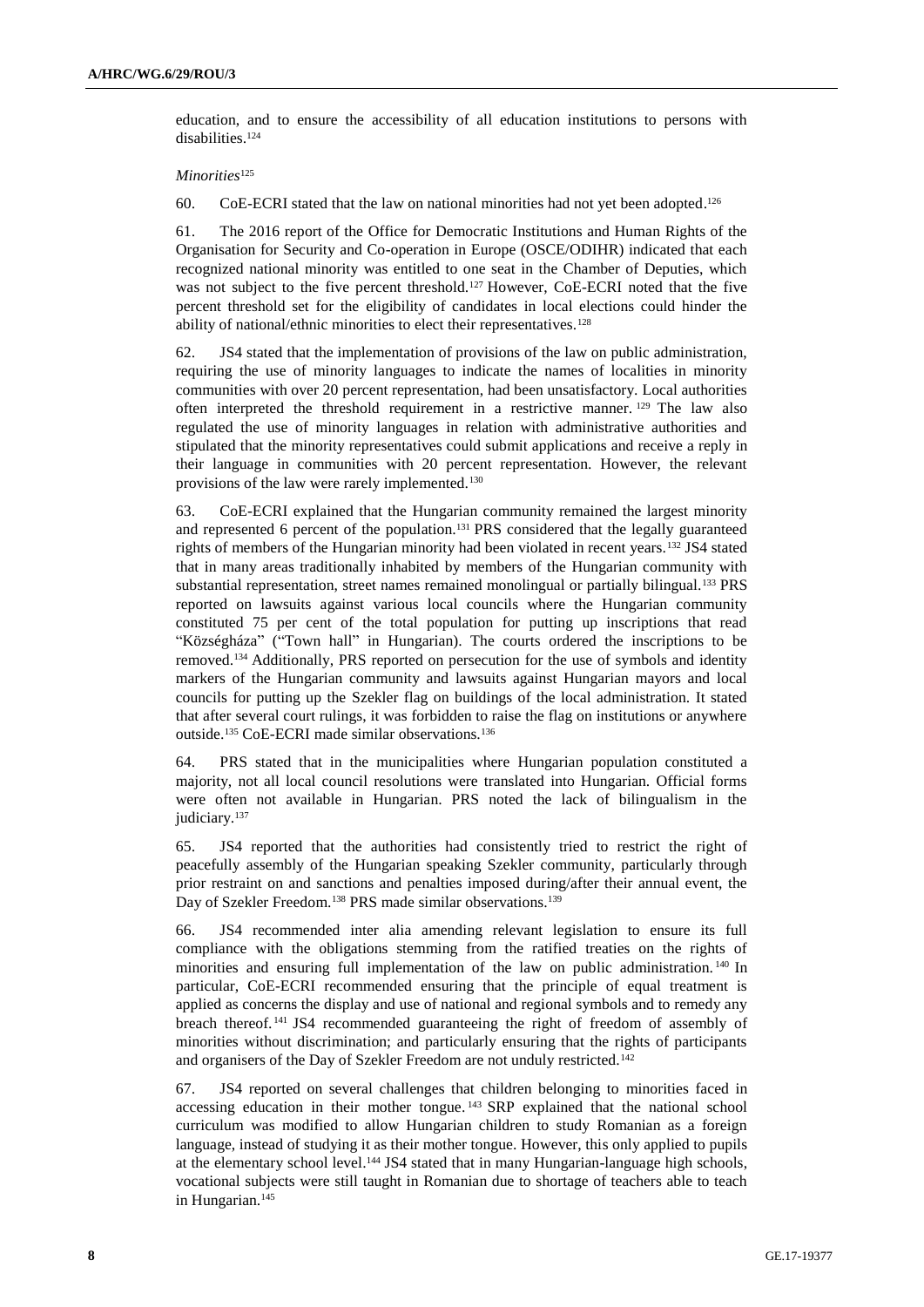68. JS4 recommended ensuring equal access to education of minorities by inter alia removing any physical or financial barriers in accessing education in minority language, and to technical and vocational education in the minority language. <sup>146</sup> It recommended ensuring that minority pupils learn Romanian language as a second language from kindergarten to high school based on a separate curriculum addressing their language needs.<sup>147</sup>

69. JS4 referred to findings of a research, indicating that most history textbooks omitted the role of minorities in the history of Romania and strengthened existing stereotypes. The textbooks failed to offer a fair representation of religious diversity. <sup>148</sup> It recommended revising the curricula and history textbooks to ensure that diversity of cultures and perspective of minorities are reflected and that stereotypes and prejudices are eliminated.<sup>149</sup> CoE-ECRI made similar recommendations.<sup>150</sup>

70. CoE-Commissioner noted with concern the fact that over 70 percent of Roma lived below the poverty line, while only around 35 percent of them were employed.<sup>151</sup>

71. CoE-Commissioner was concerned about the dire housing situation of Roma. A lack of basic amenities, overcrowded spaces, segregation and a high risk of eviction characterised the housing situation of many Roma. <sup>152</sup> ACTEDO stated that the forced evictions of members of the Roma had become a common practice. Without access to basic utilities and services, and running water, evicted persons remained in a situation of poverty and social exclusion. National law did not regulate how local municipalities should conduct evictions.<sup>153</sup>

72. CoE-Commissioner stated that many Roma communities continued to deal with the impact of forced evictions and residential segregation, which often led to their inability to secure identification documents and to access health care, schools and the labour market.<sup>154</sup> ACTEDO reported that the legislation on public housing mandated local authorities to establish the criteria for allocating social housing, which resulted in an uneven practice that most often excluded vulnerable groups. The procedure to apply for social housing was highly bureaucratic and based on identification documents that many Roma did not have. Additionally, social housing was scarce.<sup>155</sup>

73. CoE-Commissioner called on Romania to commit to legislative changes to prevent unlawful forced evictions of Roma, to reintroduce a statute of limitations for the demolition of unauthorised housing, to introduce a remedy with automatic suspensive effect against forced evictions allowing for a full review of proportionality and to curb forced evictions.<sup>156</sup> ACTEDO<sup>157</sup> and CoE-ECRI<sup>158</sup> made similar recommendations. ACTEDO recommended increasing the annual budget allocation for social housing and amending the law on public housing to establish a clear national framework of social housing that prioritize vulnerable groups, including Roma.<sup>159</sup>

74. CoE-Commissioner stated that despite progress in the inclusion of Roma children in the education system, a high percentage of Roma remained with no formal education and the early dropout rates of Roma children were significantly higher than the average national rates.<sup>160</sup> Although segregation and a hostile environment were important factors pushing Roma children to abandon school, CoE-Commissioner noted that extreme poverty was the main reason for early dropout. <sup>161</sup> CoE-ECRI stated that a definition of segregation in education was not included in the 2011 law on education. <sup>162</sup> CoE-Commissioner urged Romania to enhance the inclusion in the school system of Roma children. The authorities should make better use of Roma school mediators.<sup>163</sup>

75. CoE-Commissioner welcomed the adoption of the strategy for Roma inclusion for 2012-2020 and the setting up of an inter-ministerial working group to coordinate the implementation of this strategy. However, he was concerned about the existing structural impediments to its implementation.<sup>164</sup> CoE-Commissioner called on Romania to allocate sufficient funding for the implementation of the strategy, to strengthen its implementation mechanism at central level, and to ensure the accountability of local authorities in implementing the strategy. <sup>165</sup> In 2014, CoE-ECRI made similar recommendations. <sup>166</sup> In 2017, CoE-ECRI commended several initiatives of the Government to ensure sufficient funds and to give impetus to the Strategy. However, it observed that there was no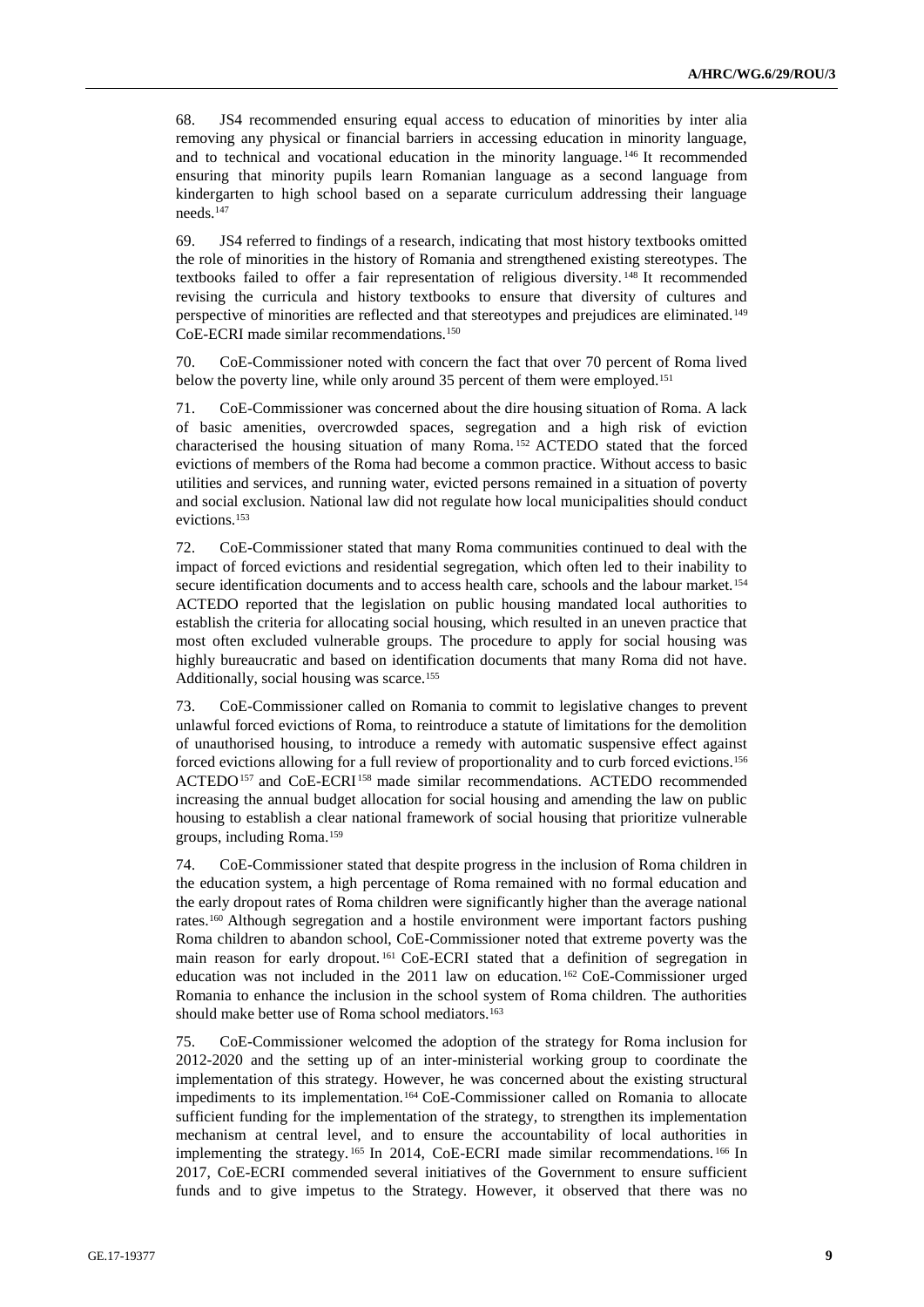mechanism in place to guarantee the accountability of local authorities to the central authorities in implementing the Strategy.<sup>167</sup>

76. CoE-Commissioner reiterated the importance of introducing a system for collecting disaggregated ethnicity data, with due respect for the principles of confidentiality, informed consent and the voluntary self-identification of persons as belonging to a particular group.<sup>168</sup>

77. CoE-ECRI stated that the pace of restitution had been slow and a considerable number of religious property restitution cases remained unsolved.<sup>169</sup> PRS noted unresolved cases of confiscated property during the communist regime from the Greek Catholic Church and from Hungarian churches. Moreover, several properties that were returned back, had been renationalised.<sup>170</sup> CoE-ECRI recommended that the authorities give a strong impulse to the resolution of the claims related to the restitution of property to religious and national/ethnic minorities and take a leading role in resolving the property disputes between the Orthodox and Greek Catholic Church.<sup>171</sup>

#### *Migrants, refugees and asylum seekers*<sup>172</sup>

78. CoE-ECRI recommended ensuring that the integration programmes entered into by refugees and persons who have been granted other forms of protection are fully implemented and that the effective exercise of the right to employment and access to housing be facilitated through specific measures targeting, inter alia, employers and the housing sector.<sup>173</sup>

#### *Notes*

| <sup>1</sup> The stakeholders listed below have contributed information for this summary; the full texts of all |
|-----------------------------------------------------------------------------------------------------------------|
| original submissions are available at: www.ohchr.org.                                                           |
| Civil society                                                                                                   |

*Individual submissions:* ACTEDO Equality and Human Rights Action Centre, Cluj-Napoca (Romania); ACCEPT ACCEPT Association, Bucharest (Romania); ADF International Alliance Defending Freedom International (Geneva) Switzerland; CLR Centre for Legal Resources, Bucharest, Romania; CNE National Student's Council, Romania; SCR Save the Children, Bucharest, (Romania); PRS Pro Regio Siculorum Association, Sfântu Gheorghe, Romania. *Joint submissions:* JS1 **Joint submission 1 submitted by**: Save the Children Romania, Bucharest (Romania) and ECPAT International (with 95 network members operating in 86 countries); JS2 **Joint submission 2 submitted by**: Romania Youth Council (Romania) and the European Youth Forum (Belgium); JS3 **Joint submission 3 submitted by**: The Romanian Angel Appeal Foundation, ACCEPT Association, The Romanian Association against AIDS, Carusel Association, The Association for Supporting MDR-TB Patients, ECPI-Euroregional Centre for Public Initiatives, The Baylor Black Sea Foundation, Save the Children Romania, The National Union of Organisations of People Living with HIV/AIDS, Romanian Harm Reduction Network and Center for Health Policies and Services (Romania); JS4 **Joint submission 4 submitted by**: Advocacy Group Freedom of Identity, Civic Engagement Movement and Szekler National Council (Romania).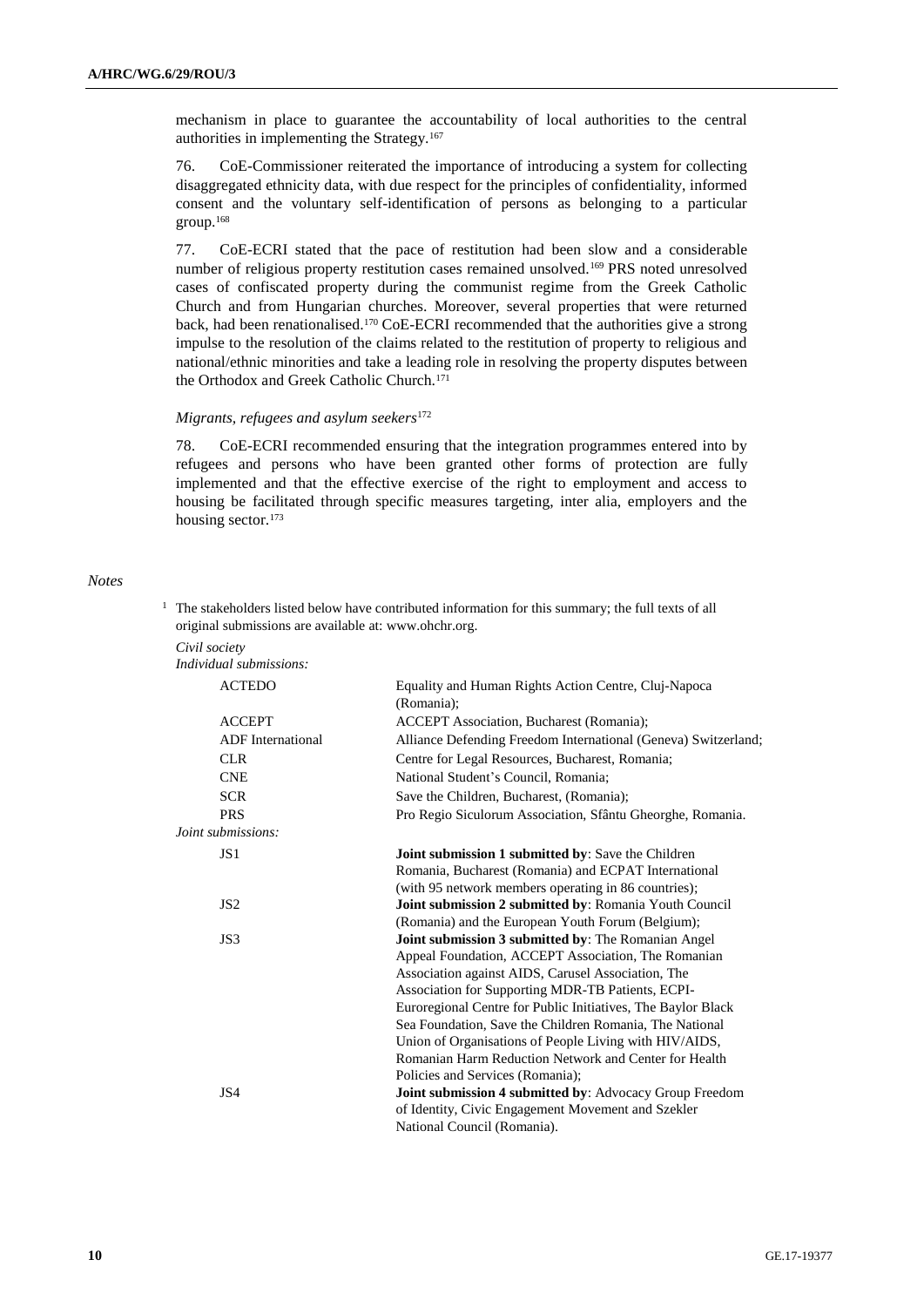| Regional intergovernmental organization(s):                         |                                                                                                                                                                                   |
|---------------------------------------------------------------------|-----------------------------------------------------------------------------------------------------------------------------------------------------------------------------------|
| CoE                                                                 | The Council of Europe, Strasbourg (France);                                                                                                                                       |
|                                                                     | <b>Attachments:</b>                                                                                                                                                               |
|                                                                     | (CoE-Commissioner) Report by Mr. Nils Muižnieks,                                                                                                                                  |
|                                                                     | Commissioner for Human Rights of the Council of Europe,                                                                                                                           |
|                                                                     | following his visit to Romania from 31 March to 4 April 2014,<br>Strasbourg, CommDH (2014) 14;                                                                                    |
|                                                                     | (CoE-Commissioner Letter 2016) Letter of the Commissioner                                                                                                                         |
|                                                                     | for Human Rights to the Prime Minister of Romania, 23 June                                                                                                                        |
|                                                                     | 2016, Strasbourg;                                                                                                                                                                 |
|                                                                     | (CoE-Commissioner Letter 2016) Letter of the Commissioner<br>for Human Rights to the Prime Minister of Romania, 23 June                                                           |
|                                                                     | 2016, Strasbourg;                                                                                                                                                                 |
|                                                                     | (CoE-Commissioner Letter 2017) Letter of the Commissioner<br>for Human Rights to the Prime Minister of Romania, 16                                                                |
|                                                                     | March 2017, Strasbourg;                                                                                                                                                           |
|                                                                     | (CoE-ECRI) European Commission against Racism and<br>Intolerance report on Romania, adopted on 19 March 2014,<br>CRI (2014) 19;                                                   |
|                                                                     | (CoE-ECRI: Conclusions) European Commission against                                                                                                                               |
|                                                                     | Racism and Intolerance's conclusions on the implementation<br>of the recommendations in respect of Romania subject to                                                             |
|                                                                     | interim follow-up, adopted on 24 March 2017, CRI (2017) 23;<br>(CoE-GRETA) — Group of Experts on Action against                                                                   |
|                                                                     | Trafficking in Human Beings, Report concerning the                                                                                                                                |
|                                                                     | implementation of the Council of Europe Convention on                                                                                                                             |
|                                                                     | Action against Trafficking in Human Beings by Romania,                                                                                                                            |
|                                                                     | Second Evaluation Round, Strasbourg, adopted on 8 July,                                                                                                                           |
|                                                                     | 2016; GRETA (2016)20;                                                                                                                                                             |
|                                                                     | (CoE-CP) Committee of the Parties to the Council of Europe                                                                                                                        |
|                                                                     | Convention on Action against Trafficking in Huma Beings,<br>Recommendation CP (2016) 11on the Implementation of the<br>Council of Europe Convention on Action against Trafficking |
|                                                                     | in Human Beings by Romania, November 2017;<br>CoE-CPT-Rapport au Gouvernement de la Roumanie relatif à                                                                            |
|                                                                     | la visite effectuée en Roumanie par le Comité européen pour<br>la prévention de la torture et des peines ou traitements                                                           |
|                                                                     | inhumains ou dégradants du 5 au 17 juin 2014, Strasbourg, le<br>24 septembre 2015.                                                                                                |
| <b>EU-FRA</b>                                                       | European Union Agency for Fundamental Rights, Vienna<br>(Austria);                                                                                                                |
| <b>OSCE/ODIHR</b>                                                   | Office for Democratic Institutions and Human Rights of the                                                                                                                        |
|                                                                     | Organisation for Security and Co-operation in Europe,                                                                                                                             |
|                                                                     | Warsaw, Poland.                                                                                                                                                                   |
|                                                                     | Attachment:                                                                                                                                                                       |
|                                                                     | (OSCE/ODIHR Report: Parliamentary Elections Report 2012)<br>OSCE/ODIHR Needs Assessment Mission Report 27-29                                                                      |
|                                                                     | September, Parliamentary Elections on 11 December, 2016,                                                                                                                          |
|                                                                     | Warsaw, 31 October, 2016.                                                                                                                                                         |
| <sup>2</sup> The following abbreviations are used in UPR documents: |                                                                                                                                                                                   |
| <b>OP-ICESCR</b>                                                    | Optional Protocol to International Covenant on Economic,<br>Social and Cultural Rights;                                                                                           |
| <b>ICRMW</b>                                                        | International Convention on the Protection of the Rights of All<br>Migrant Workers and Members of Their Families;                                                                 |
| <b>CRPD</b>                                                         | Convention on the Rights of Persons with Disabilities.                                                                                                                            |
|                                                                     | <sup>3</sup> For relevant recommendations see A/HRC/23/5, paras. 109.2, 109.4-109.10.                                                                                             |
| <sup>4</sup> CoE-ECRI, para. 5.                                     |                                                                                                                                                                                   |
| JS2, para. 19.                                                      |                                                                                                                                                                                   |
|                                                                     | $6$ For relevant recommendations see A/HRC/23/5, paras. 109.23-109.26, 109.28.                                                                                                    |
| JS1, para. 16, JS2, para. 3 and CoE-Commission, p. 4.               |                                                                                                                                                                                   |

<sup>8</sup> CoE-Commissioner, p. 4 and 157. See also JS1, p. 6. 9 JS2, paras. 4 and 5. See also JS1, para. 18 and CoE-Commissioner, para. 153.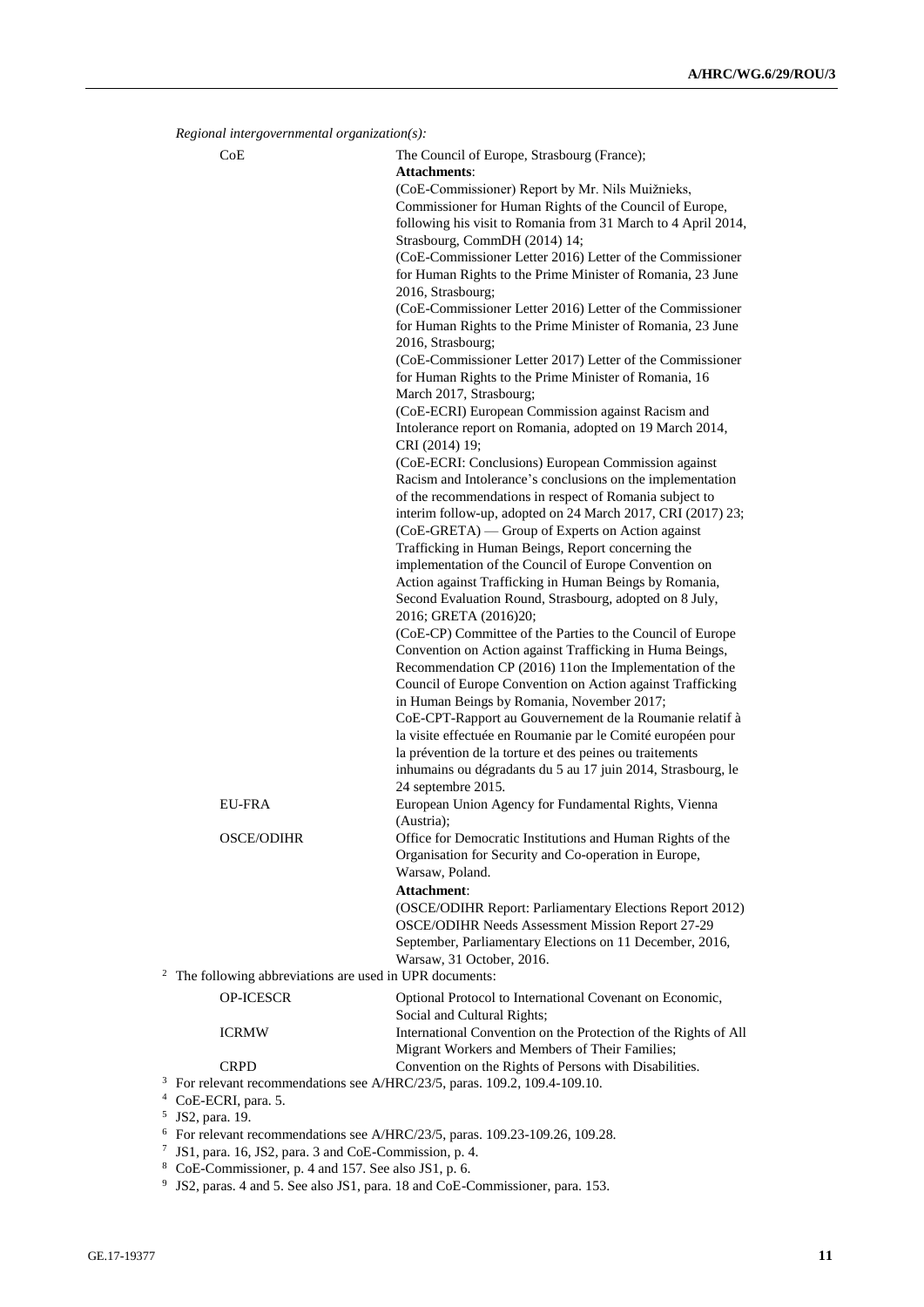- <sup>10</sup> For the full text of the recommendations see A/HRC/23/5, paras. 109.23-109.25.
- JS1, p. 6.
- CoE-Commissioner Letter 2017, p. 3.
- For relevant recommendations see A/HRC/23/5, paras. 109.17, 109.39, 109.42-109.48, 109.50, 109.54-109.71.
- <sup>14</sup> ACCEPT, para. 7.
- CoE-ECRI. Para. 69.
- SCR, para. 1. See also ACCEPT, para. 12 and ACTEDO, para. 21.
- ACTEDO, para. 23. See also SCR, para. 7.
- CoE-Commissioner, p. 4 and paras. 185 and 166. See also CoE-ECRI, p. 10 and EU-FRA, p. 12.
- PRS, para. 26.
- ACCEPT, para. 15.
- EU-FRA, p. 13.
- ACCEPT, para. 8.
- CoE-Commissioner, para. 219. See also ACCEPT, para. 16.
- CoE-Commissioner, p. 4. See also para. 185.
- CoE-ECRI, paras. 95-96.
- <sup>26</sup> CoE-Commissioner, p. 5. See also CoE-Commissioner Letter 2016, p. 3. and ACCEPT, para. 9.
- CoE-ECRI, para. 41.
- CoE-ECRI Conclusions, p. 5.
- EU-FRA, p. 15. ACCEPT, para. 3 and ACTEDO para. 23. See also ADF International, paras. 9-13.
- ACTEDO, para. 23. See also ACCEPT, para. 3.
- ACCEPT, para. 13. See also EU-FRA, p. 14.
- ACCEPT, para. 13.
- For relevant recommendations see A/HRC/23/5, paras. 109. 37, 109.75, 109.77, 109.78.
- CoE-CPT, paras. 15 and 52.
- CoE-Commissioner, p. 5. See also CoE-Commissioner Letter 2016, p. 2.
- CoE-CPT, para. 149.
- CoE-CPT, para. 152.
- ACTEDO, para. 9.
- ACTEDO, para. 11.
- ACTEDO, para. 15.
- For relevant recommendations see A/HRC/23/5, paras. 109.40, 109.46, 109.76, 109.77, 109.91 and 109.103.
- CoE-CPT, para. 23.
- CoE-CPT, para. 25.
- CoE-CPT, para. 18.
- CoE-CPT, para. 43.
- <sup>47</sup> For the full text of the recommendations see A/HRC/23/5, para. 109. 46, 109. 77 and 109.91.
- ACTEDO, paras. 1-5.
- ACTEDO, para. 7. See also CoE-ECRI, para. 53.
- CoE-ECRI, para. 189.
- CoE-Commissioner, p. 5. See also CoE-Commissioner Letter 2016, p. 2.
- For relevant recommendations see A/HRC/23/5, paras. 109.58 and 109. 107.
- CoE-ECRI, para. 12.
- For relevant recommendations see A/HRC/23/5, paras. 109.84, 109.88, 109.89, 109.91-109.93.
- CoE-CP, para. 1 and CoE-GRETA, paras. 214, 217, 218 and 220.
- CoE-CP, para. 2 and CoE-GRETA, pp. 45-46.
- CoE-GRETA, p. 49 and para. 189.
- CoE-GRETA, p. 49 and para. 197.
- For relevant recommendations see A/HRC/23/5, paras. 109. 45, 109.48, 109.56, 109.65, 109, 110-109. 111.
- JS3, para. 3.
- JS3, para. 5.
- JS3, para. 3.
- JS3, para. 4.
- JS3, para. 6.
- ACTEDO, para. 14. See also JS1, para. 6 and JS2, paras. 9 and 11.
- JS3, para. 7.
- JS3, para. 8. See also JS2, para. 12 and ACTEDO, para. 15.
- For relevant recommendations see A/HRC/23/5, paras. 109. 112, 109. 115-109.124.
- CNE, p. 1.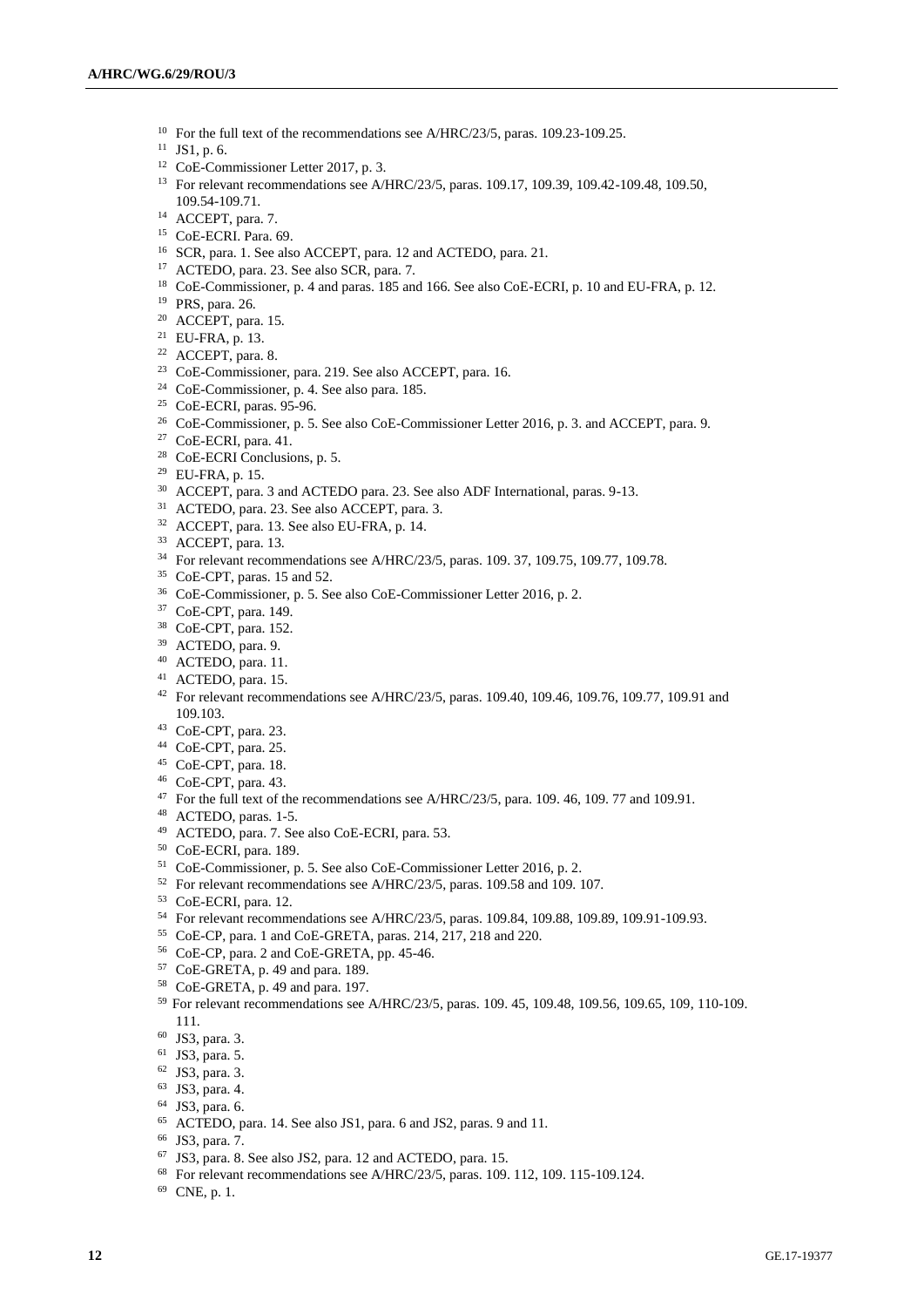- CNE, p. 2.
- SCR, para. 3.
- ACTEDO, para. 14. JS2, paras. 9-11 and JS3, para. 7.
- JS3, para. 9. See also JS2, paras. 9 and 10.
- JS3, paras. 8 and 10. See also ACTEDO, para. 15.
- JS2, para. 12.
- ACTEDO, para. 7.
- For relevant recommendations see A/HRC/23/5, paras. 109.29-109.37, 109.40, 109.69, 109. 79- 109.82, 109. 98-109. 100, 109.105, 109.113, 109. 114.
- SCR, para. 23.
- CoE-Commissioner, para. 118. CoE-Commissioner Letter 2017, p. 2 and EU-FRA, p. 14.
- JS1, paras. 9 and 13.
- JS1, para. 15.
- JS1, para. 22.
- JS1, p. 6.
- JS1, para. 14.
- JS1, p. 6.
- CoE-Commissioner, p. 3. See also paras. 96-100.
- CoE-Commissioner, para. 110 and pp. 3-4.
- CoE-Commissioner, p. 3. See also paras. 101-106.
- CoE-Commissioner, para. 107.
- CoE-Commissioner, para. 111 and pp. 3-4.
- CoE-GRETA, p. 47 and para. 70.
- CoE-Commissioner, p. 4. See also paras. 113-117.
- CoE-Commissioner Letter 2017, p. 2.
- SCR, para. 12 and EU-FRA, para. 5, p. 5 and para. 5, p. 7.
- EU-FRA, para. 2.
- SCR, paras. 26, 30 and 31.
- <sup>97</sup> JS2, paras. 15 and 16.
- EU-FRA, para. 1, p. 6.
- CoE-Commissioner, p. 4, see also paras. 141 and 142.
- JS1, para. 23. See also EU-FRA, p. 9.
- EU-FRA, p. 9.
- For relevant recommendations see A/HRC/23/5, paras. 109.125-109.131 and 109.40.
- CLR, p. 2.
- CoE-Commissioner, p. 3 and CoE-Commissioner Letter 2017, p. 2.
- CoE-Commissioner Letter 2017, p. 2.
- CoE-Commissioner, p. 3. See also CoE-Commissioner Letter 2017, p. 1.
- CoE-Commissioner Letter 2017, p. 2. See also CLR, pp. 3-4.
- CoE-Commissioner Letter 2017, p. 2.
- CoE-Commissioner, para. 41. See also CoE-Commissioner Letter 2017, p. 2.
- CLR, p. 8.
- CoE-Commissioner, p. 3 and para. 38. See also CoE-Commissioner Letter 2017, p. 1.
- CoE-Commissioner, p. 3 and para. 39.
- CLR, p. 8.
- CoE-Commissioner, p. 3. See also paras. 26-31.
- CoE-Commissioner, paras. 42 and 43.
- CoE-Commissioner, para. 44.
- CoE-Commissioner, p. 3. See also paras. 45-47.
- CoE-Commissioner, para. 48.
- CoE-Commissioner, para. 48 and 22. See also CoE-CPT, paras. 153-154.
- CLR, p. 7.
- CoE-Commissioner, paras. 53-55 and p. 3. See also CLR, p. 8.
- CoE-Commissioner, p. 3. See also SCR, para. 5.
- CoE-Commissioner, para. 66.
- CoE-Commissioner, p. 3.
- <sup>125</sup> For relevant recommendations see A/HRC/23/5, paras. 109. 38, 109. 44, 109.46, 109.47, 109.49-109.53, 109.55-109.58, 109.60-109.65, 109. 74, 109. 106, 109. 108, 109. 109, 109.133-109.146, 109. 151.
- CoE-ECRI, p. 9.
- OSCE/ODIHR Report 2016, pp. 3-4.
- CoE-ECRI, p. 9.
- JS4, paras. 2-3.